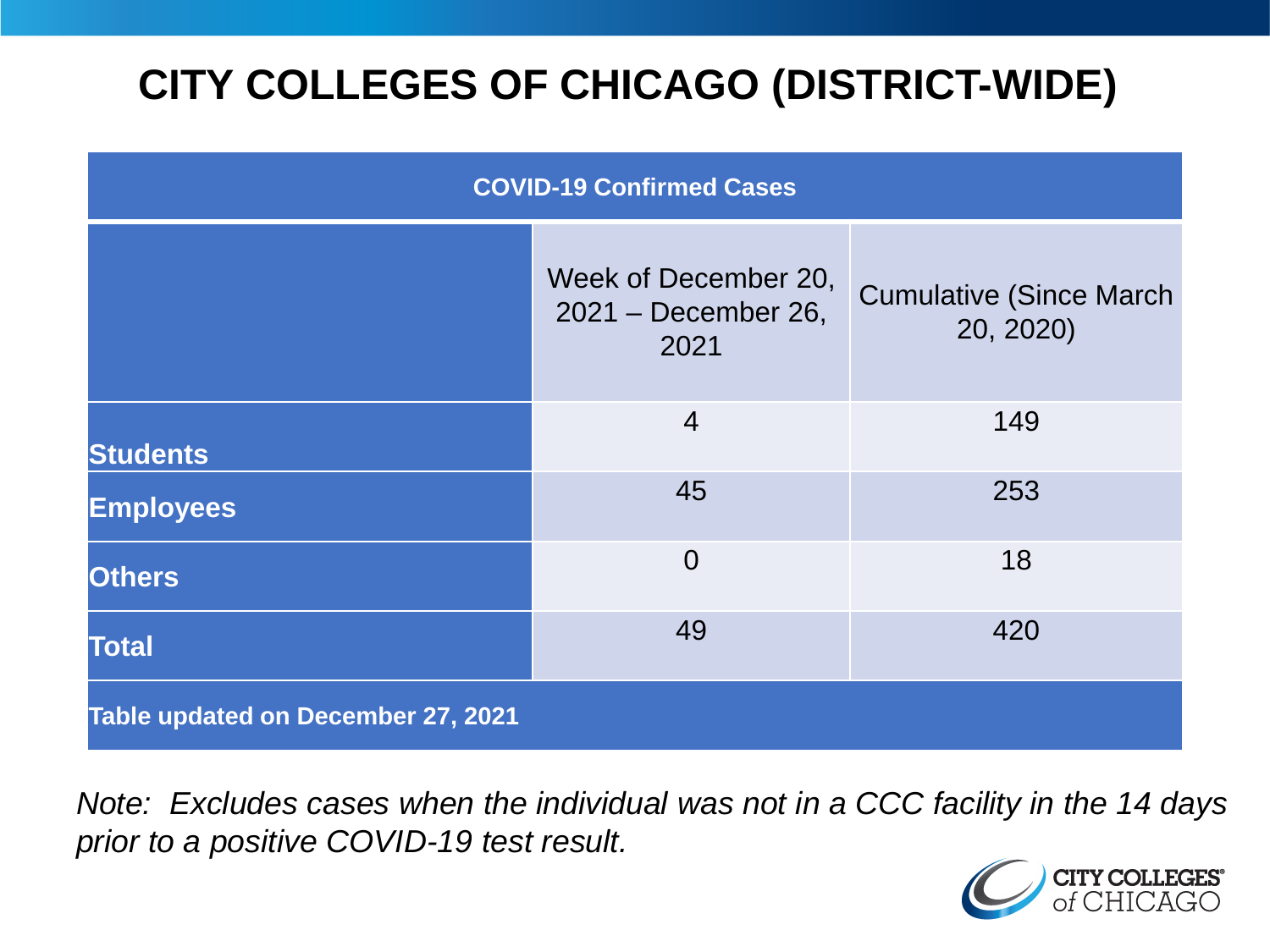## **DALEY COLLEGE**

| <b>COVID-19 Confirmed Cases</b>    |                                                     |                                              |
|------------------------------------|-----------------------------------------------------|----------------------------------------------|
|                                    | Week of December 20,<br>2021 - December 26,<br>2021 | <b>Cumulative (Since March)</b><br>20, 2020) |
| <b>Students</b>                    | $\overline{0}$                                      | 9                                            |
| <b>Employees</b>                   | 14                                                  | 36                                           |
| <b>Others</b>                      | $\overline{0}$                                      | 3                                            |
| <b>Total</b>                       | 14                                                  | 48                                           |
| Table updated on December 27, 2021 |                                                     |                                              |

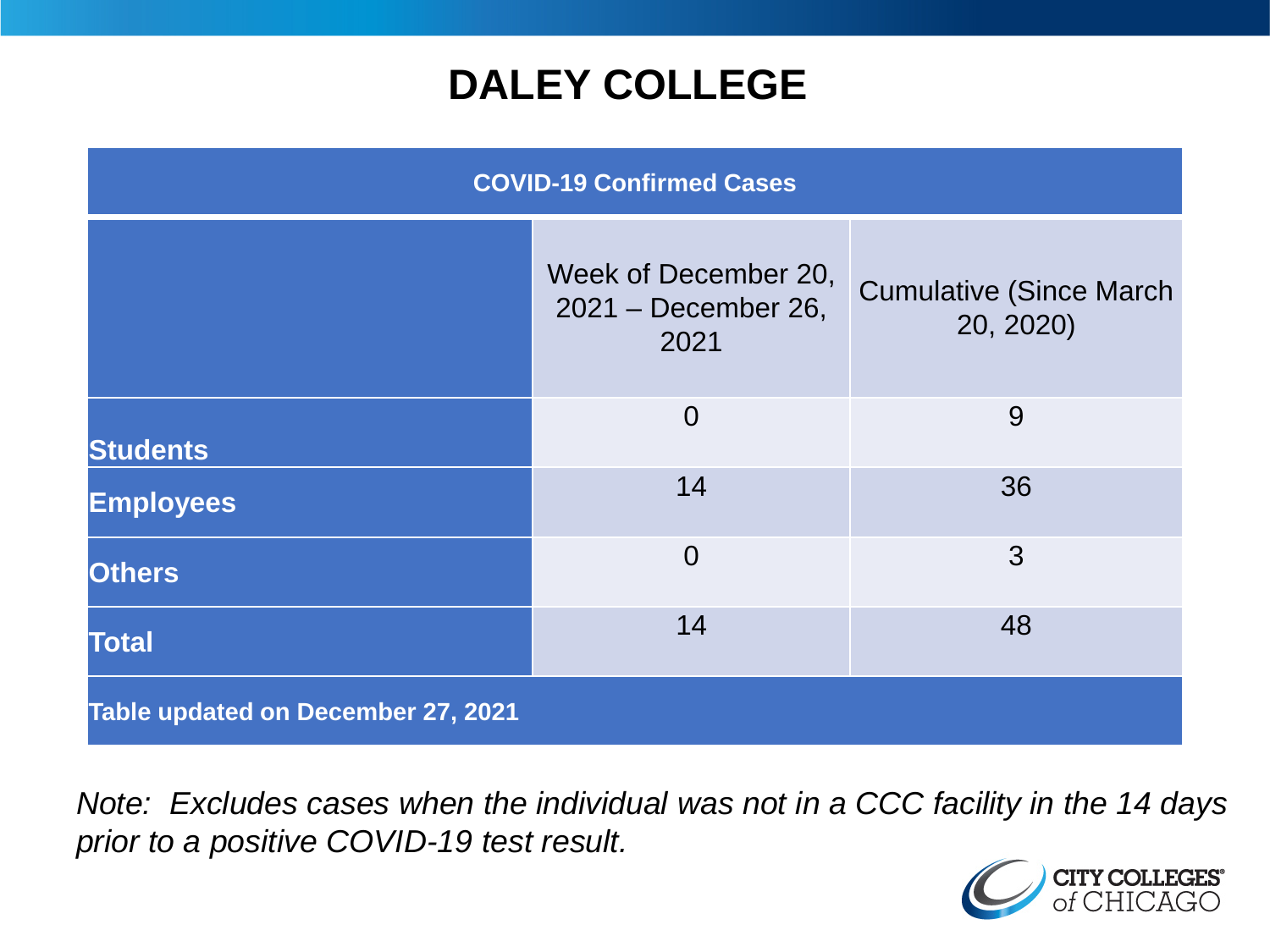## **HAROLD WASHINGTON COLLEGE**

| <b>COVID-19 Confirmed Cases</b>    |                                                     |                                              |
|------------------------------------|-----------------------------------------------------|----------------------------------------------|
|                                    | Week of December 20,<br>2021 - December 26,<br>2021 | <b>Cumulative (Since March)</b><br>20, 2020) |
| <b>Students</b>                    | $\overline{0}$                                      | 24                                           |
| <b>Employees</b>                   | 3                                                   | 23                                           |
| <b>Others</b>                      | $\overline{0}$                                      | $\overline{2}$                               |
| <b>Total</b>                       | 3                                                   | 49                                           |
| Table updated on December 27, 2021 |                                                     |                                              |

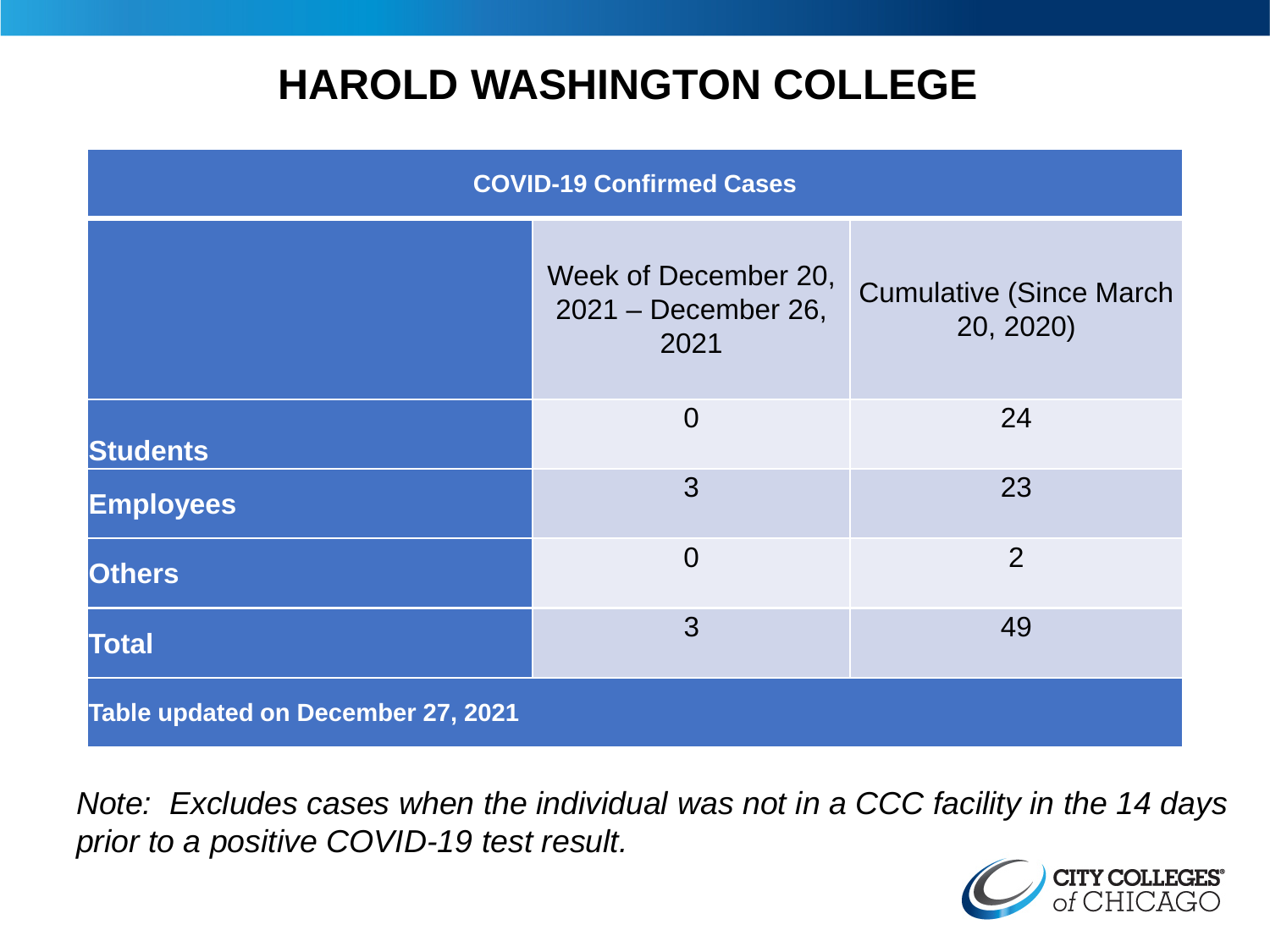## **KENNEDY-KING COLLEGE**

| <b>COVID-19 Confirmed Cases</b>    |                                                     |                                              |
|------------------------------------|-----------------------------------------------------|----------------------------------------------|
|                                    | Week of December 20,<br>2021 - December 26,<br>2021 | <b>Cumulative (Since March)</b><br>20, 2020) |
| <b>Students</b>                    | $\overline{0}$                                      | 12                                           |
| <b>Employees</b>                   | 8                                                   | 45                                           |
| <b>Others</b>                      | $\overline{0}$                                      | $\overline{2}$                               |
| <b>Total</b>                       | 8                                                   | 59                                           |
| Table updated on December 27, 2021 |                                                     |                                              |

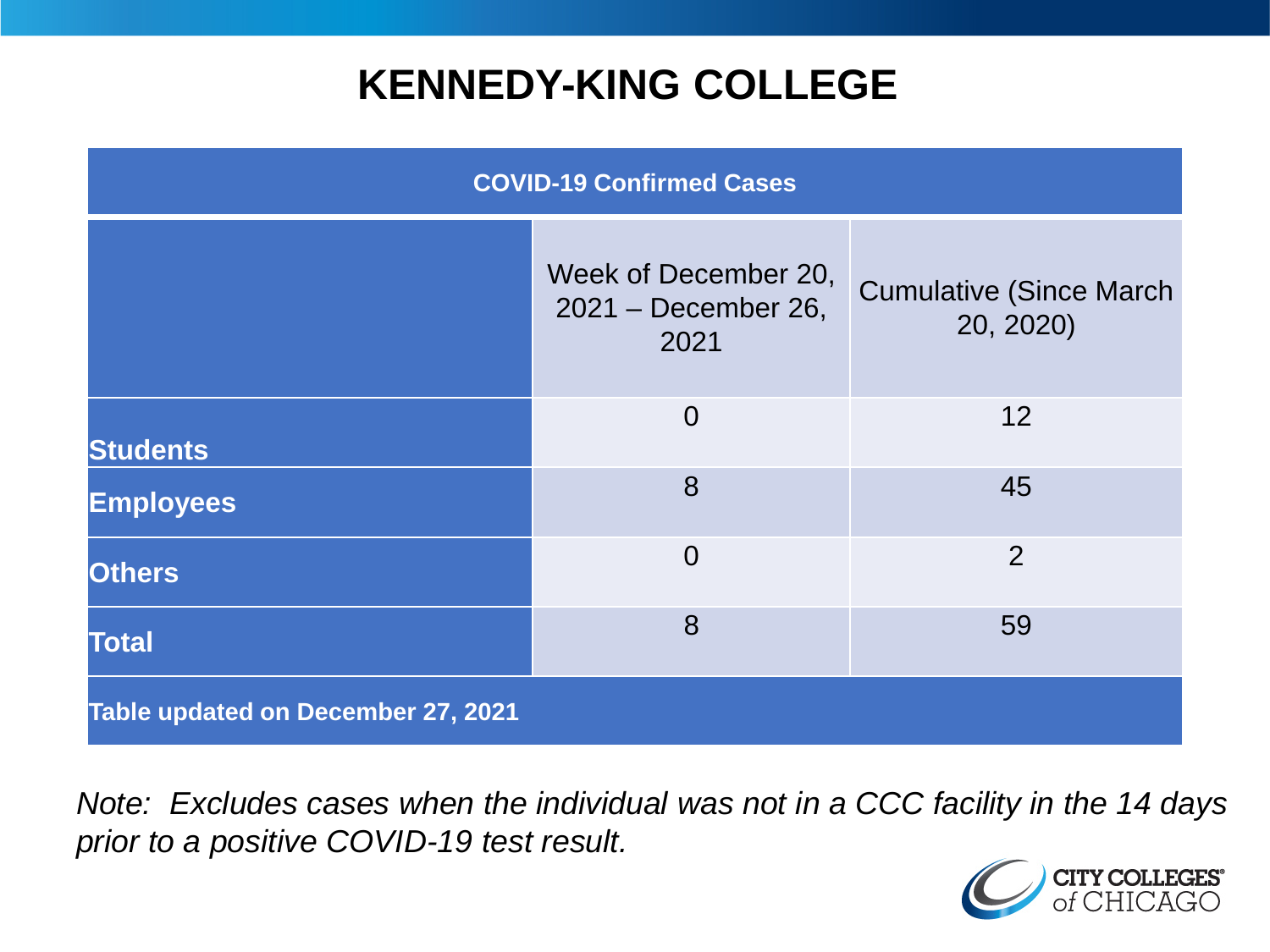# **MALCOLM X COLLEGE**

| <b>COVID-19 Confirmed Cases</b>    |                                                     |                                              |
|------------------------------------|-----------------------------------------------------|----------------------------------------------|
|                                    | Week of December 20,<br>2021 - December 26,<br>2021 | <b>Cumulative (Since March)</b><br>20, 2020) |
| <b>Students</b>                    | 1                                                   | 60                                           |
| <b>Employees</b>                   | 6                                                   | 46                                           |
| <b>Others</b>                      | $\Omega$                                            | 3                                            |
| <b>Total</b>                       | $\overline{7}$                                      | 109                                          |
| Table updated on December 27, 2021 |                                                     |                                              |

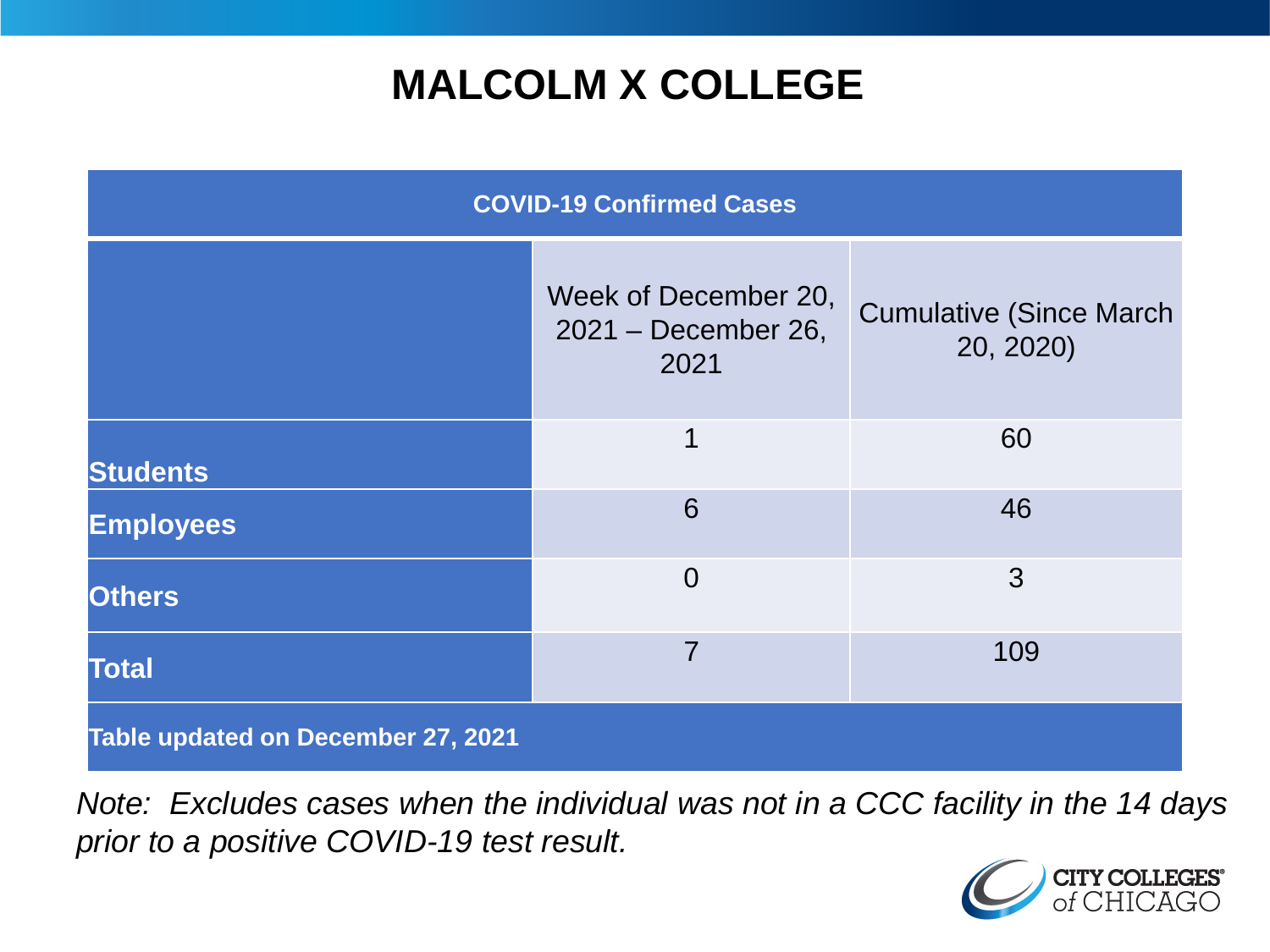# **OLIVE-HARVEY COLLEGE**

| <b>COVID-19 Confirmed Cases</b>    |                                                     |                                              |
|------------------------------------|-----------------------------------------------------|----------------------------------------------|
|                                    | Week of December 20,<br>2021 - December 26,<br>2021 | <b>Cumulative (Since March)</b><br>20, 2020) |
| <b>Students</b>                    | 2                                                   | 8                                            |
| <b>Employees</b>                   | 5                                                   | 35                                           |
| <b>Others</b>                      | $\overline{0}$                                      | $\overline{4}$                               |
| <b>Total</b>                       | $\overline{7}$                                      | 47                                           |
| Table updated on December 27, 2021 |                                                     |                                              |

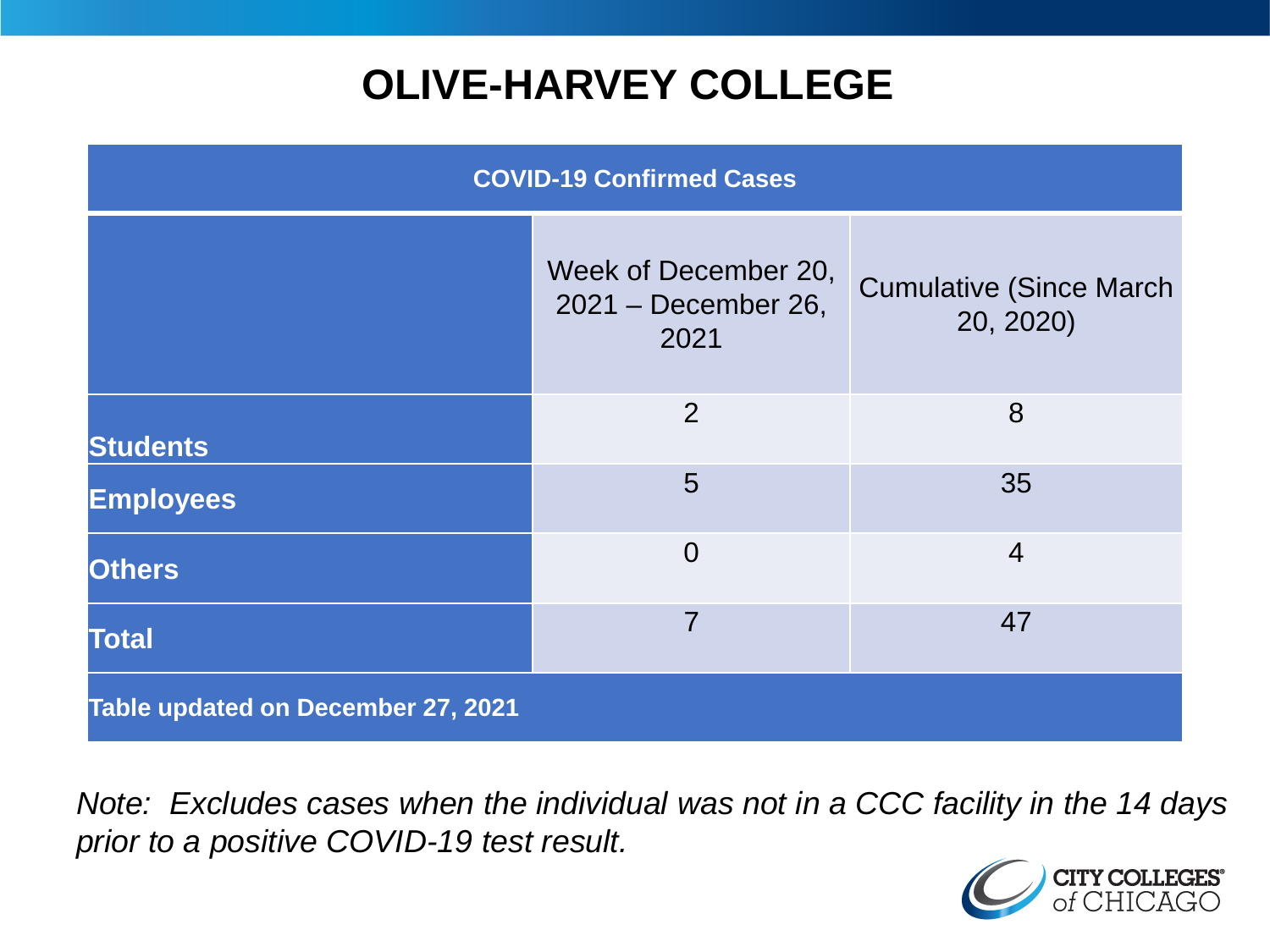## **TRUMAN COLLEGE**

| <b>COVID-19 Confirmed Cases</b>    |                                                     |                                              |
|------------------------------------|-----------------------------------------------------|----------------------------------------------|
|                                    | Week of December 20,<br>2021 - December 26,<br>2021 | <b>Cumulative (Since March)</b><br>20, 2020) |
| <b>Students</b>                    | $\overline{0}$                                      | 15                                           |
| <b>Employees</b>                   | 5                                                   | 35                                           |
| <b>Others</b>                      | $\overline{0}$                                      | $\overline{0}$                               |
| <b>Total</b>                       | 5                                                   | 50                                           |
| Table updated on December 27, 2021 |                                                     |                                              |

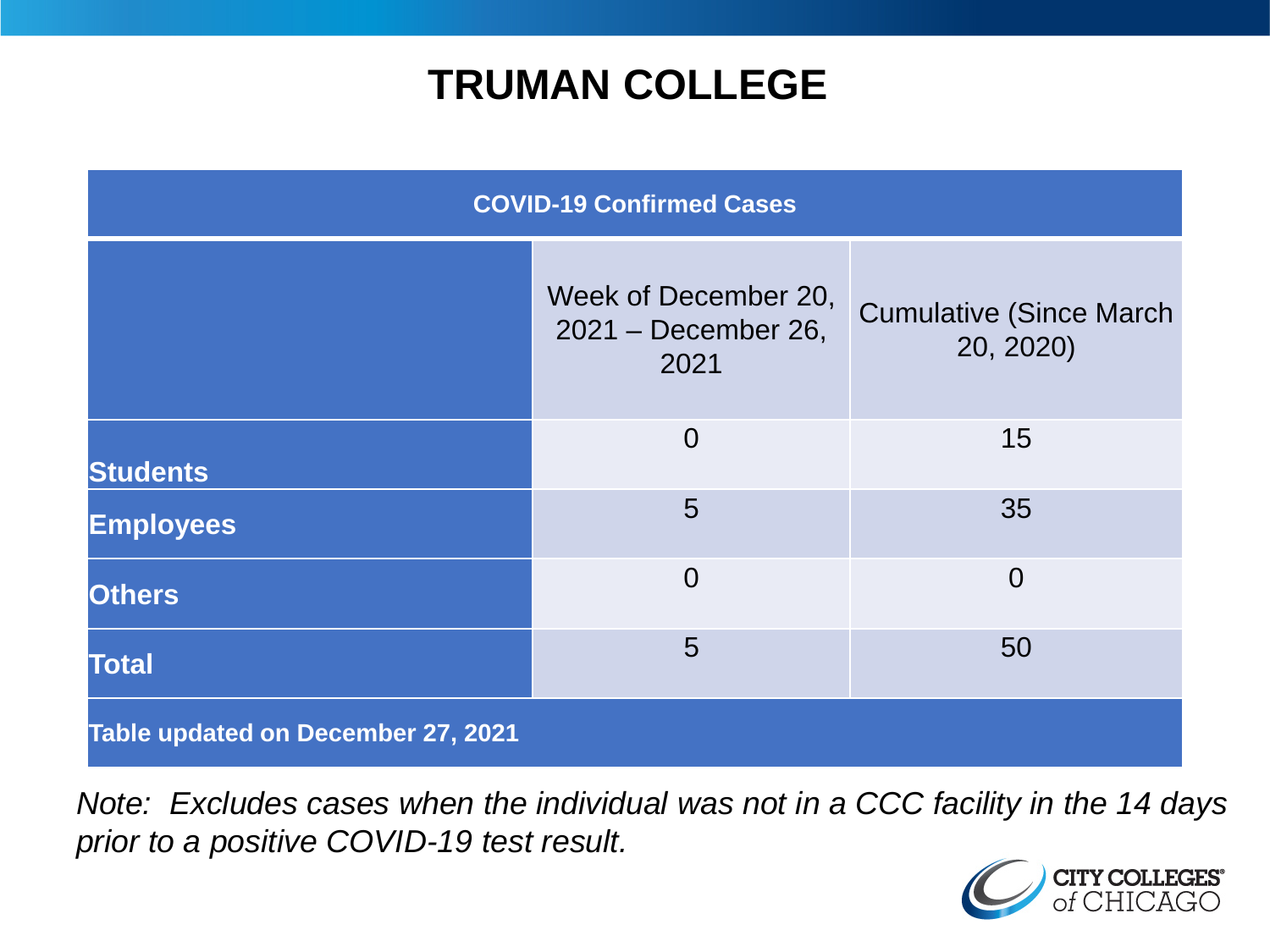## **WRIGHT COLLEGE**

| <b>COVID-19 Confirmed Cases</b>    |                                                     |                                              |
|------------------------------------|-----------------------------------------------------|----------------------------------------------|
|                                    | Week of December 20,<br>2021 - December 26,<br>2021 | <b>Cumulative (Since March)</b><br>20, 2020) |
| <b>Students</b>                    | 1                                                   | 21                                           |
| <b>Employees</b>                   | 3                                                   | 27                                           |
| <b>Others</b>                      | $\overline{0}$                                      | $\overline{2}$                               |
| <b>Total</b>                       | $\overline{4}$                                      | 50                                           |
| Table updated on December 27, 2021 |                                                     |                                              |